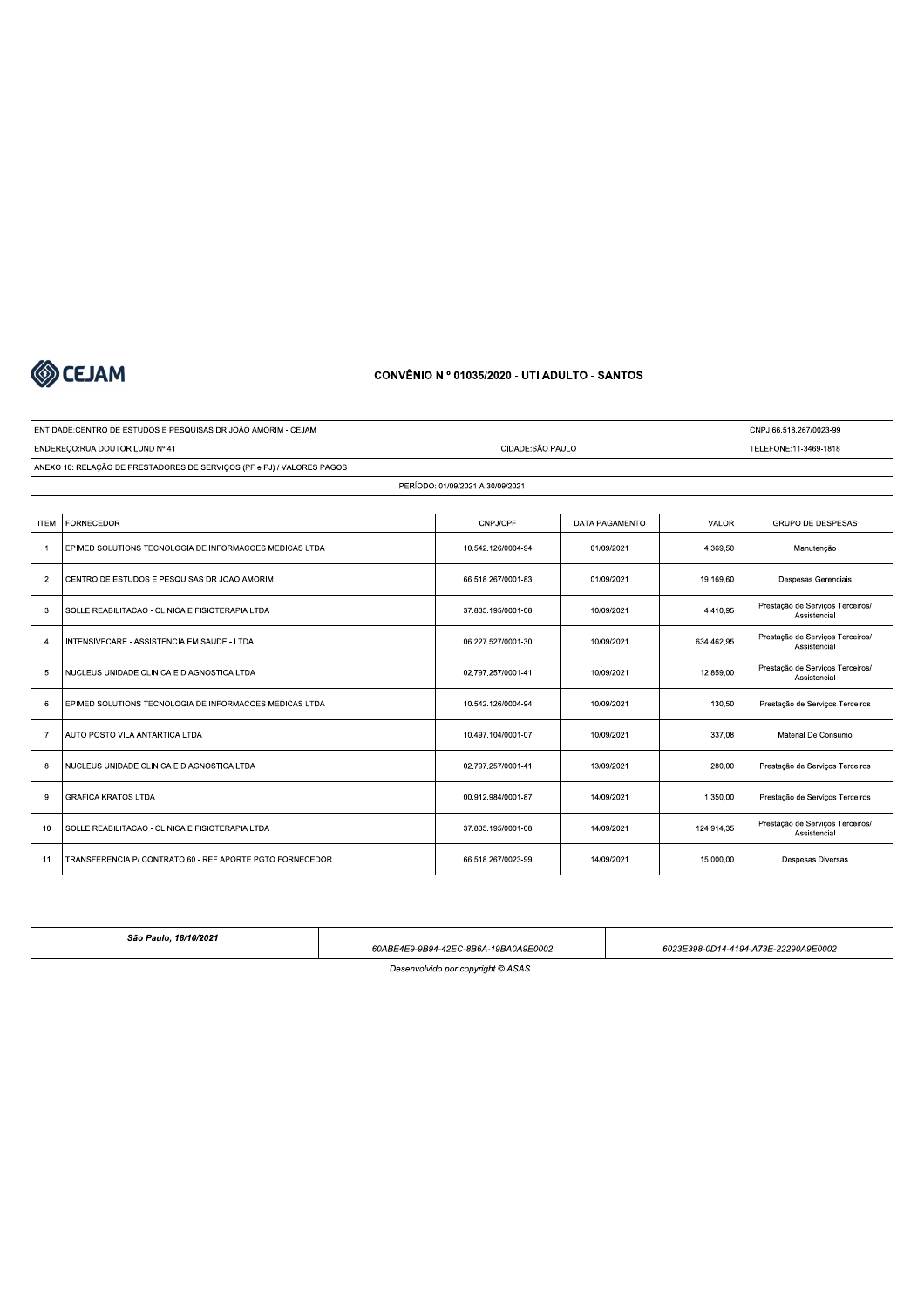

# $COMVENIO N. V 01035/2020 - U II ADULLIO - SAN I$

|             | <b>SO CEJAM</b>                                                        | CONVÊNIO N.º 01035/2020 - UTI ADULTO - SANTOS |                |           |                                                  |  |
|-------------|------------------------------------------------------------------------|-----------------------------------------------|----------------|-----------|--------------------------------------------------|--|
|             | ENTIDADE:CENTRO DE ESTUDOS E PESQUISAS DR.JOÃO AMORIM - CEJAM          |                                               |                |           | CNPJ:66.518.267/0023-99                          |  |
|             | ENDEREÇO: RUA DOUTOR LUND Nº 41                                        | CIDADE:SÃO PAULO                              |                |           | TELEFONE:11-3469-1818                            |  |
|             | ANEXO 10: RELAÇÃO DE PRESTADORES DE SERVIÇOS (PF e PJ) / VALORES PAGOS |                                               |                |           |                                                  |  |
|             |                                                                        | PERÍODO: 01/09/2021 A 30/09/2021              |                |           |                                                  |  |
|             |                                                                        |                                               |                |           |                                                  |  |
| <b>ITEM</b> | <b>FORNECEDOR</b>                                                      | CNPJ/CPF                                      | DATA PAGAMENTO | VALOR     | GRUPO DE DESPESAS                                |  |
| 12          | CRED LITORAL MEDICINA E SEGURANCA DO TRABALHO LTDA.                    | 10.286.747/0001-01                            | 15/09/2021     | 443,92    | Prestação de Serviços Terceiros/<br>Assistencial |  |
| 13          | DOTCOM DO BRASIL TECNOLOGIA DE INFORMAO LTDA - ME                      | 03.858.899/0001-76                            | 16/09/2021     | 394,73    | Locação                                          |  |
| 14          | DOTCOM - LOCACAO DE EQUIPAMENTOS LTDA - ME                             | 07.148.853/0001-14                            | 16/09/2021     | 750,00    | Manutenção                                       |  |
| 15          | MARZAGAO E BALARO ADVOGADOS                                            | 57.864.936/0001-88                            | 20/09/2021     | 14,63     | Prestação de Serviços Terceiros                  |  |
| 16          | NUCLEUS UNIDADE CLINICA E DIAGNOSTICA LTDA                             | 02.797.257/0001-41                            | 20/09/2021     | 651,00    | Prestação de Serviços Terceiros                  |  |
| 17          | CRED LITORAL MEDICINA E SEGURANCA DO TRABALHO LTDA.                    | 10.286.747/0001-01                            | 20/09/2021     | 21,66     | Prestação de Serviços Terceiros                  |  |
| 18          | INTENSIVECARE - ASSISTENCIA EM SAUDE - LTDA                            | 06.227.527/0001-30                            | 20/09/2021     | 31.435.82 | Prestação de Serviços Terceiros                  |  |
| 19          | SOLLE REABILITACAO - CLINICA E FISIOTERAPIA LTDA                       | 37.835.195/0001-08                            | 20/09/2021     | 218,55    | Prestação de Serviços Terceiros                  |  |
| 20          | NELMAR ASSISTENCIA TECNICA E COMERCIO DE APARELHOS MEDICOS LTDA - ME   | 50.382.688/0001-90                            | 20/09/2021     | 134,85    | Prestação de Serviços Terceiros                  |  |
| 21          | SOLLE REABILITACAO - CLINICA E FISIOTERAPIA LTDA                       | 37.835.195/0001-08                            | 20/09/2021     | 6.189,15  | Prestação de Serviços Terceiros                  |  |
| 22          | SOLLE REABILITACAO - CLINICA E FISIOTERAPIA LTDA                       | 37.835.195/0001-08                            | 20/09/2021     | 1.996,50  | Prestação de Serviços Terceiros                  |  |

| São Paulo. 18/10/2021             | 60ABE4E9-9B94-42EC-8B6A-19BA0A9E0002 | 6023E398-0D14-4194-A73E-22290A9E0002 |  |  |  |
|-----------------------------------|--------------------------------------|--------------------------------------|--|--|--|
| Desenvolvido por copyright © ASAS |                                      |                                      |  |  |  |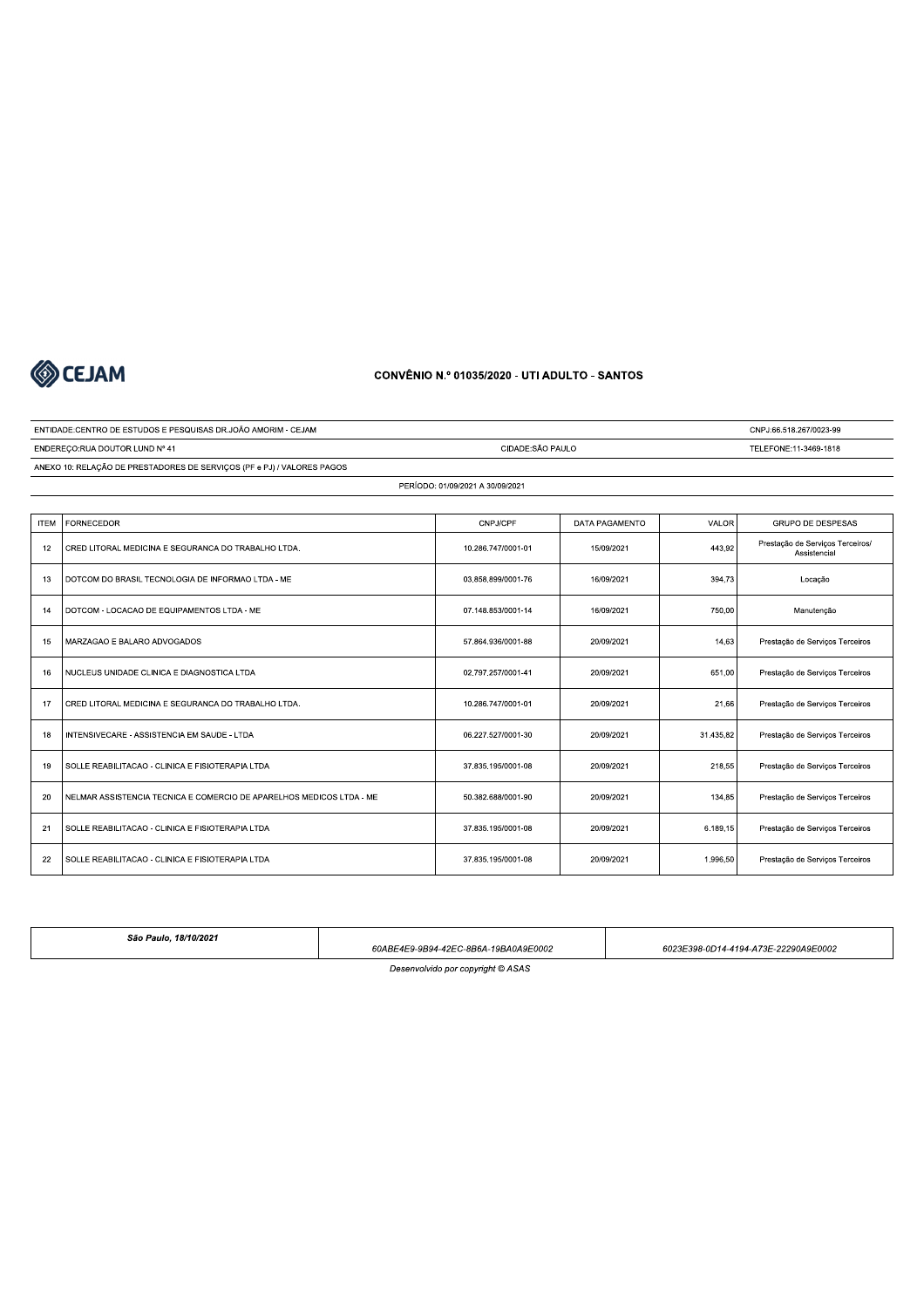

ENDEREÇO: RUA DOUTOR LUND Nº 41

ENTIDADE:CENTRO DE ESTUDOS E PESQUISAS DR.JOÃO AMORIM - CEJAM

ANEXO 10: RELAÇÃO DE PRESTADORES DE SERVIÇOS (PF e PJ) / VALORES PAGOS

### **CONVÊNIO N.º 01035/2020 - UTI ADULTO - SANTOS**

CIDADE:SÃO PAULO

CNPJ:66.518.267/0023-99

TELEFONE:11-3469-1818

#### PERÍODO: 01/09/2021 A 30/09/2021 **ITEM** FORNECEDOR CNPJ/CPF DATA PAGAMENTO VALOF GRUPO DE DESPESAS 23 SOLLE REABILITACAO - CLINICA E FISIOTERAPIA LTDA 37.835.195/0001-08 20/09/2021 70,50 Prestação de Serviços Terceiros  $24$ NUCLEUS UNIDADE CLINICA E DIAGNOSTICA LTDA 02.797.257/0001-41 20/09/2021 210,00 Prestação de Serviços Terceiros 25 INTENSIVECARE - ASSISTENCIA EM SAUDE - LTDA 06.227.527/0001-30 20/09/2021 10.140,58 Prestação de Serviços Terceiros 26 TRANSFERENCIA P/ CONTRATO 60 - REF APORTE PGTO FORNECEDOR 66.518.267/0023-99 20/09/2021 62.000,00 Despesas Diversas JFKAS MATERIAIS DE ESCRITORIO EQUIPAMENTOS E SUPRIMENTOS DE INFORMATICA LTDA -<br>ME  $27$ 04.404.846/0001-48 22/09/2021 Material De Consumo 156,25 28 PAPELARIA E BAZAR POLGRYMAS LTDA - ME 43.899.665/0001-91 22/09/2021 404.14 Material De Consumo Prestação de Serviços Terceiros/<br>Assistencial 29 REGINA HELENA AZEVEDO GALTER 21 240 665/0001-42 23/09/2021 1.065.85  $30$ MUNICIPIO DE SAO PAULO 46.395.000/0001-39 23/09/2021  $33,5'$ Prestação de Serviços Terceiros  $31$ REGINA HELENA AZEVEDO GALTER 21.240.665/0001-42 23/09/2021 33,51 Prestação de Serviços Terceiros  $32$ AUTO POSTO VILA ANTARTICA LTDA 10.497.104/0001-07 27/09/2021 450,03 Material De Consumo  $33$ NELMAR ASSISTENCIA TECNICA E COMERCIO DE APARELHOS MEDICOS LTDA - ME 50.382.688/0001-90 28/09/2021 2.765,15 Manutenção

São Paulo, 18/10/2021 60ABE4E9-9B94-42EC-8B6A-19BA0A9E0002 6023E398-0D14-4194-A73E-22290A9E0002 Desenvolvido por copyright © ASAS